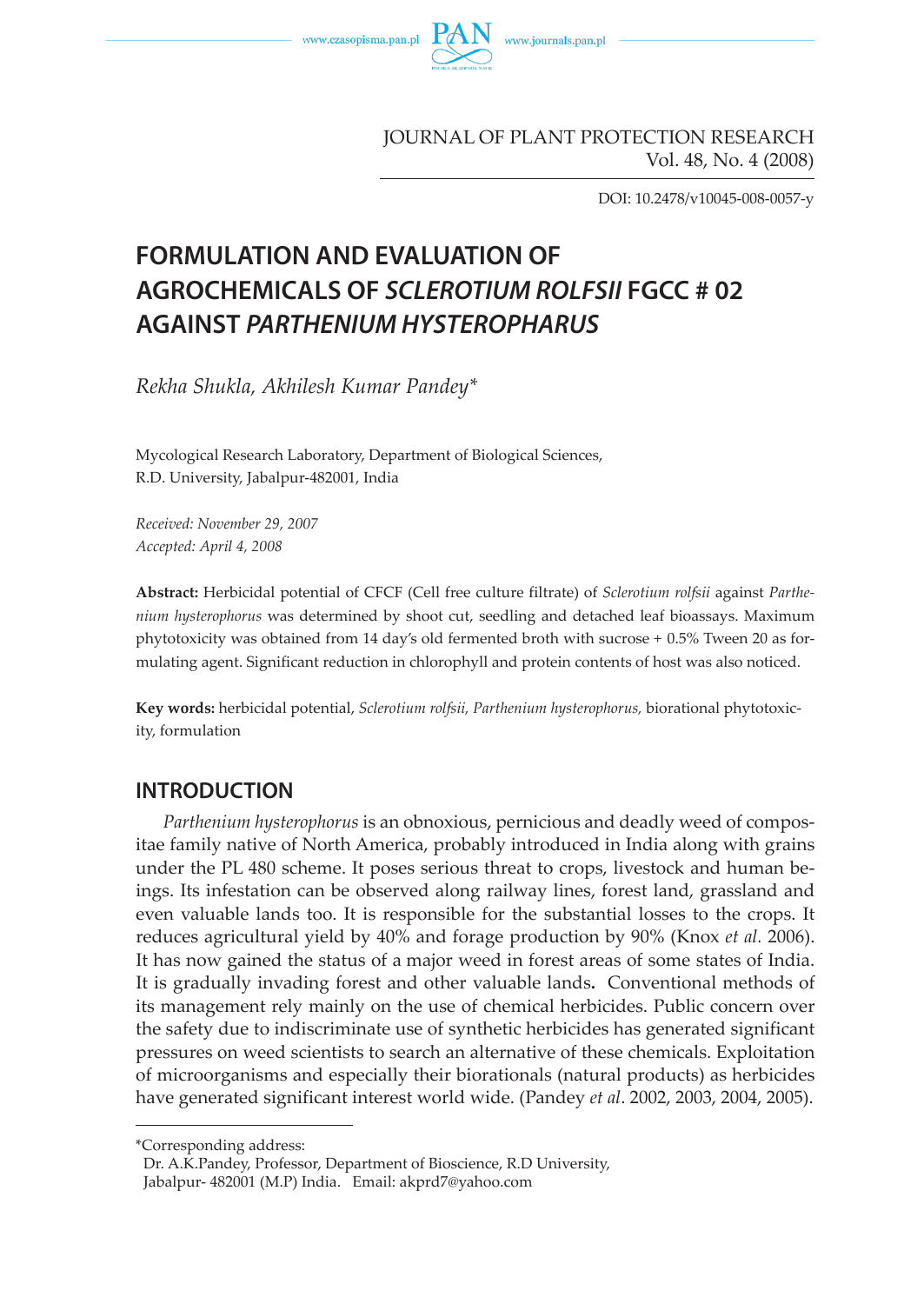Survey conducted at various habitats of central India for weed pathogens yielded an isolate of *Sclerotium rolfsii* FGCC#02 which incites severe collar rot disease in Parthenium (Pandey *et al*. 1996a). Mycoherbicidal potential of the pathogen is known to influence by environmental factors.

To overcome these constraints, secondary metabolites especially oxalic acid synthesized by the pathogen have also tried (Pandey *et al*. 2003). Oxalic acid produced by the pathogen showed high herbicidal potential against Parthenium. Normal application of oxalic acid did not produced noticeable results and need a suitable formulating agent for its effective herbicidal potential. Therefore, the present investigation deals with the formulation and *in vitro* evaluation of herbicidal potential of the pathogen against Parthenium by Seedling and Detached leaf bioassay.

# **MATERIALS AND METHODS**

#### **Recovery of Strains**

*S.rolfsii* FGCC#02 was obtained from Fungal Germplasm Collection Centre, R.D.University, Jabalpur, it previously isolated from the diseased part of the target weed and maintained on Potato Dextrose Agar (PDA) medium as indicated by Agrawal and Hasija (1986).

### **Preparation and Extraction of CFCF**

1000 ml Erlenmeyer flasks containing 500 ml of sterilized Richard's broth (KNO<sub>3</sub>)  $-10$  g; MgSO<sub>4</sub>  $-2.5$  g; KH<sub>2</sub>PO<sub>4</sub>  $-2.5$  g; sucrose  $-30$  g and distilled water  $-1000$  ml) were seeded with 5 mm discs obtained from 7 days old cultures grown on PDA medium at 30 $^{\circ}$ C. Inoculated flasks were incubated at 30  $\pm$  2 $^{\circ}$ C for 7 and 14 days. Fermented broth was filtered through Whatman's filter paper No.1 and the filtrate was centrifuged at 4000 rpm for 10 min in a centrifuge (Remi). Supernatant was discarded and the crude filtrate was again passed through 0.25µm Sartorious filter *in vacuo* condition (Abbas *et al.* 1992)**.** Oxalic acid production was also determined by the method suggested by Bateman and Beer (1965). Herbicidal potential of the agrochemicals of 7 and 14 days old was cultures evaluated by detached leaf and seedling bioassay (whole plant bioassay).

#### **Detached leaf bioassay**

Leaves from the host target weed were surface sterilized with 2% NaOCl and were kept on a sterilized moisture chamber prepared by using cotton and filter paper in a Petri dish. (Thapar *et al.* 2002). Various dilutions of toxic metabolites (5 ml) were used of 7 and 14 days old fermented broth viz., 25%, 50%, 75% and 100% and the effects were observed after 24 hrs. All the experiments were performed in triplicates.

#### **Seedling bioassay**

Seedlings were raised in pots (10 cm) containing soil, sand and peat in 1:1:1 ratio. Different concentration of *S. rolfsii* toxin (7 and 14 days old) was sprayed on host seedlings @ 30ml per plant and maintained in a greenhouse (temperature 30°C and relative humidity 85–90%). Each treatment was replicated three times with two controls and observations were recorded after 3 days based on a score chart and per cent disease index was calculated by using the following formula (Praveena 2003).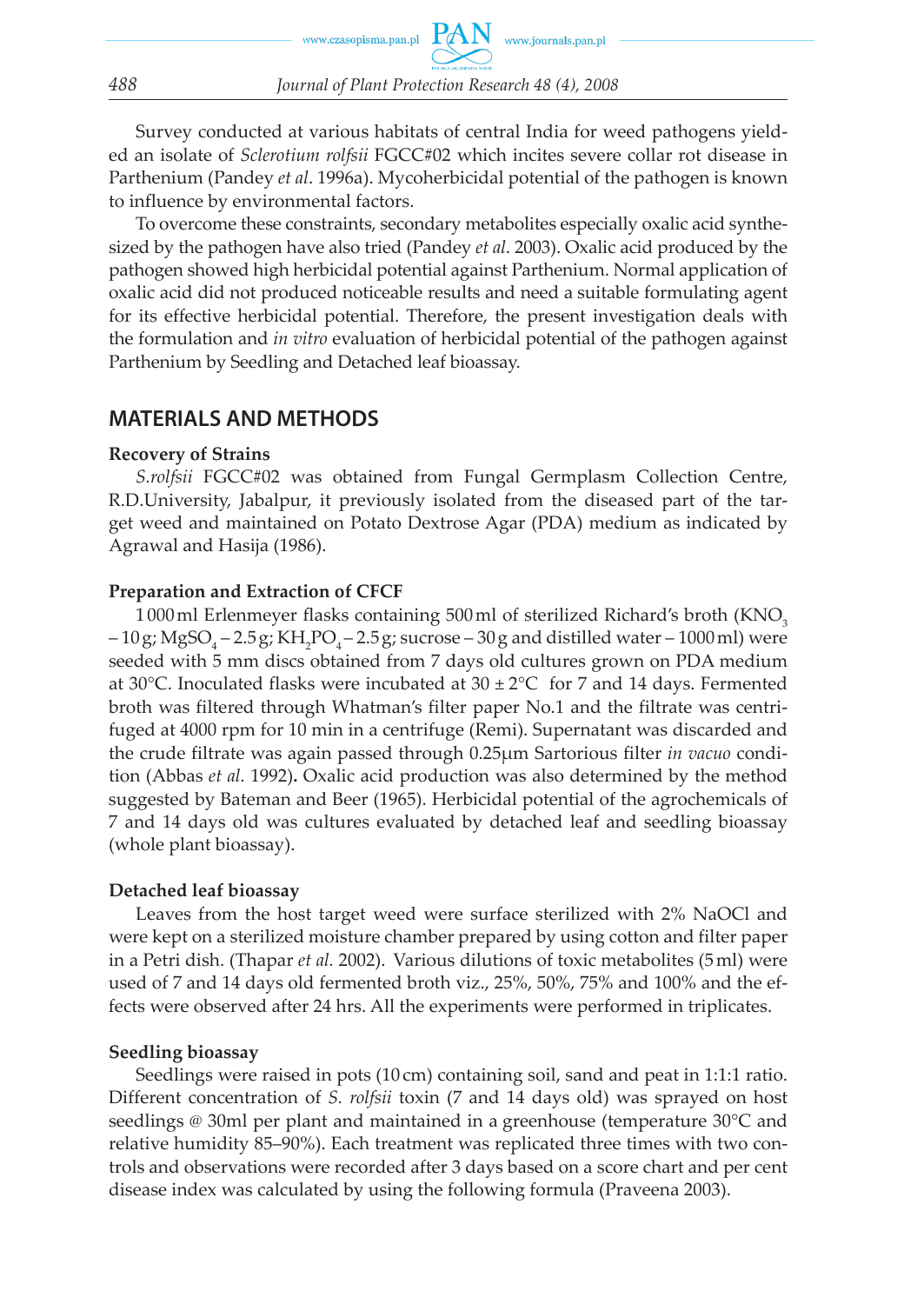*Formulation and evaluation of agrochemicals of Sclerotium rolfsii… 489*

Percent Disease Index =  $\frac{\text{Sum of score each leaf}}{\text{No. of leaves scored x Maximum score}}$  x 100

### **Effect of CFCF on chlorophyll and protein contents**

1g of fresh leaves was homogenized with excess of ethanol in a mortar with pestle and centrifuged at 8 000 rpm for 2 min, with 80% ethanol. Supernatant was transferred to another flask and diluted with ethanol. Absorbance of the extract was measured by UV-Vis Systronics spectrophotometer at 645 and 663 nm for the determination of Chl a, Chl b and total Chl. The protein content was determined as described by Lowry *et al.* (1951).

### **Formulation**

To test the compatibility of the toxin (14 days old cultures) synthesized by the pathogen a total of 15 formulating agents namely sorbitol, T-20+water, T-20+sucrose, H<sub>2</sub>O + gelatin, toxin +Triton X 100, toxin+ water, T-80+sucrose+H<sub>2</sub>O, Tween 80, toxin, toxin + acrylamide, toxin+ glycerol, toxin+ coconut oil, toxin+soyabean, toxin+mustard oil, toxin+Tween 80 were tried. All the formulating agents were added at rate of 0.5% to the toxin and its herbicidal potential was determined by seedling assay and observations were made after 48 hrs up to 10th day (Daigle and Conick 2002).

# **RESULTS AND DISCUSSION**

## **Detached leaf assay**

Noticeable symptoms were observed when detached leaves were treated with CFCF of 7 and 14 days old fermented broth at various concentrations *viz., 25,* 50, 75 and 100%. Leaves were completely killed at 100% concentration and more than 80% of damage was recorded at 50% concentration (Table 1). Results obtained by detached leaf assay were quite promising to use this pathogen as herbicidal agent against the weed. Similar damage ratings were also recorded by other workers (Joseph *et al.* 2002). One way ANOVA which indicates significant difference between the mean leaf area damage at different concentration of toxin with a p value of 5%.

| Incubation period                  |               |               |  |  |  |  |
|------------------------------------|---------------|---------------|--|--|--|--|
| % disease index                    |               |               |  |  |  |  |
| Concentration<br>7 days<br>14 days |               |               |  |  |  |  |
| 25%                                | $33\pm0.01$   | $55 \pm 0.01$ |  |  |  |  |
| $50\%$                             | $66 \pm 0.05$ | $95 \pm 0.25$ |  |  |  |  |
| 75%                                | $52 \pm 0.02$ | $78 \pm 0.03$ |  |  |  |  |
| 100%                               | $49 \pm 0.01$ | $70\pm0.01$   |  |  |  |  |
| Control                            | no effect     | no effect     |  |  |  |  |

| Table 1. Effect of different concentration of toxin on detached leaves of Host |  |  |
|--------------------------------------------------------------------------------|--|--|
|                                                                                |  |  |

Values given in the table are mean ± SEM; Amount of agrochemical used: 5 ml/plant; RH: 85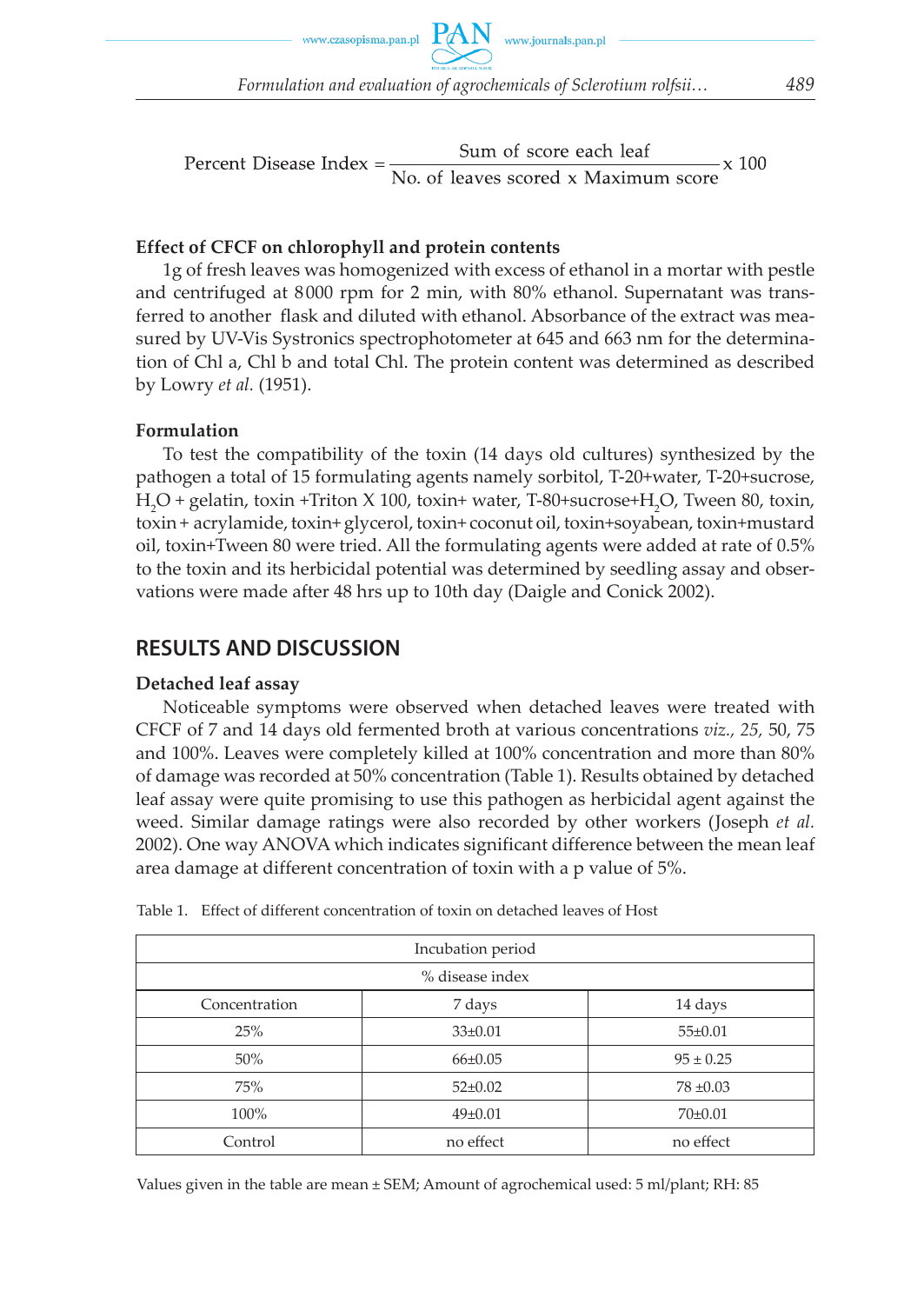### **Seedling bioassay**

It is clearly evident from the data shown in Table 2 that CFCF obtained at different incubation had varied effect on host seedlings. Maximum average leaf area damage (ALAD) of 85% on the seventh day and 65% of leaf damage by fourth day was observed when treated with CFCF obtained from 14 day's old fermented broth at 50% concentration followed by 75 and 100%. CFCF obtained from 14 days old fermented broth showed the maximum toxicity due to the maximum production of oxalic acid. CFCF obtained from 7 days old fermented broth also showed considerable toxicity at higher concentration. Similar observations have also reported by many other workers. (Pandey *et al.* 2002; Winder and Watson 1994; Saxena and Pandey 2001; Saxena *et al.* 2001) In contrast to this, several workers recorded maximum toxin production after 7 days of incubation (Pandey *et al.* 2003) While the CFCF obtained from 14 days old fermented broth showed the maximum mortality to the host seedlings, 7 days old broth didn't cause significant damage to the host seedlings.. Similar findings have also been made by other workers. (Abbas *et al.* 1995; Shukla and Pandey 2006). Each experiment was performed in triplicates. The means of experiment was analyzed by one way ANOVA which indicates significant difference between the mean leaf area damage at different concentration with a p value of 5%.

| Incubation period |               |               |  |  |  |  |
|-------------------|---------------|---------------|--|--|--|--|
| % disease index   |               |               |  |  |  |  |
| Concentration     | 7 days        | 14 days       |  |  |  |  |
| 25%               | $25 \pm 0.01$ | $36 \pm 0.04$ |  |  |  |  |
| 50%               | $59 \pm 0.04$ | $80 \pm 0.02$ |  |  |  |  |
| 75%               | $50\pm0.25$   | $75 \pm 0.25$ |  |  |  |  |
| 100%              | $48 \pm 0.01$ | $73 \pm 0.15$ |  |  |  |  |
| Control           | no effect     | no effect     |  |  |  |  |

Table 2. Effect of different concentration of toxin on host seedlings

Amount of agrochemical sprayed: 30 ml/plant; RH: 85%; Values given in the table are mean ± SEM

### **Effect on chlorophyll and protein contents**

Chlorophyll and protein contents were also significantly affected when treated with CFCF. The contents were gradually decreased with increased incubation. Maximum reduction was recorded in leaves treated with CFCF obtained from 14 days old fermented broth at 50% concentration followed by 75% and 100 % (Table 3). 14 days old fermented broth showed the maximum biological activity as depicted by a significant reduction in the chlorophyll and protein content of the host leaves. While extract obtained from 7 days old broth failed to show any remarkable reduction in these contents at a similar concentration. The effect was comparatively more on chlorophyll a and total chlorophyll while chlorophyll b and protein contents were less affected. Variation in toxicity in relation to incubation period may be due to different phase of growth of the fungus. Metabolites required for own growth are normally synthesized during initial phase whereas most of the toxicants are formed during idiophase i.e. stationary phase of the fungus.(Abbas *et al.* 1995) also recorded 25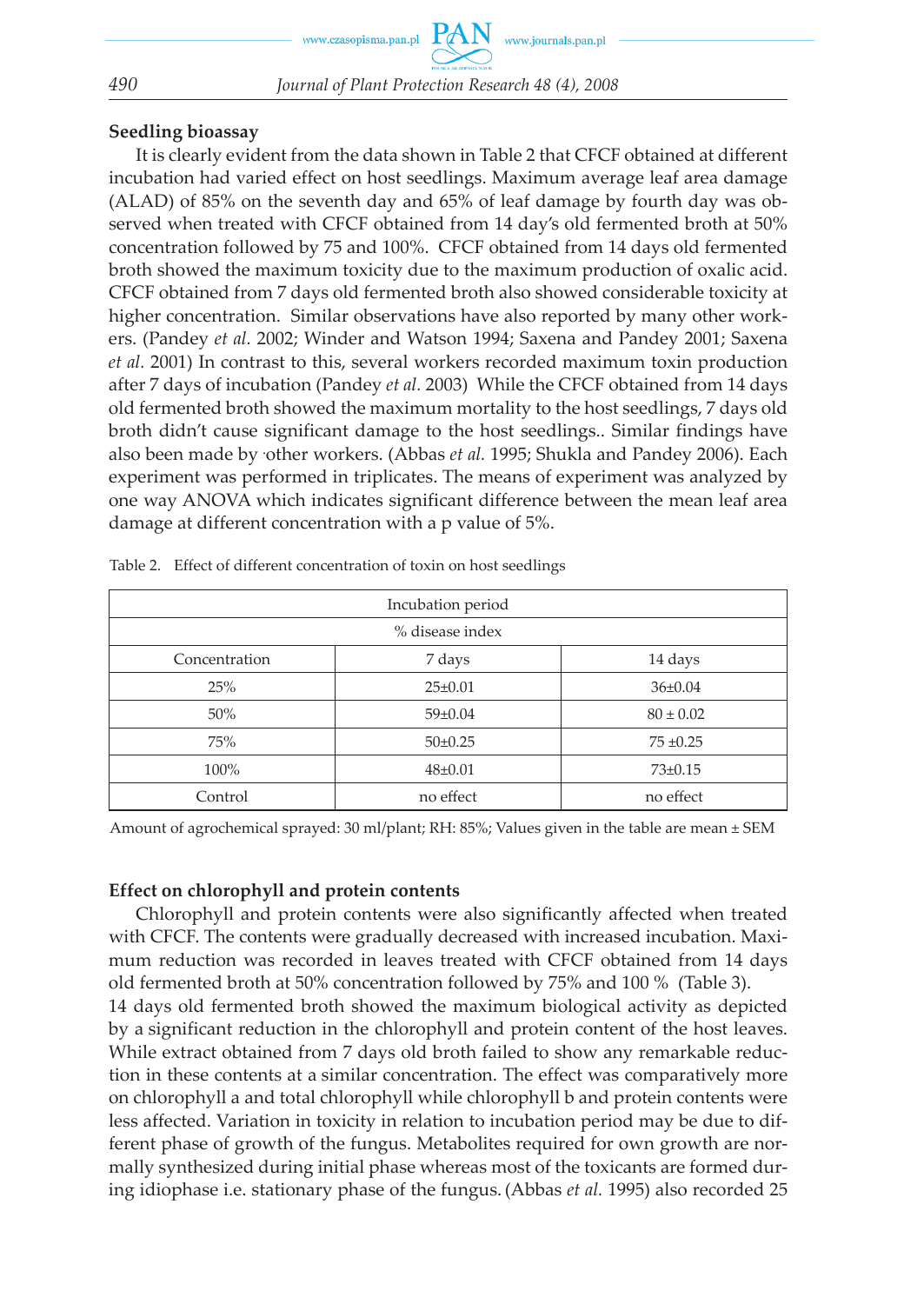to 78% reduction in chlorophyll content in Datura sp. (jimson weed) tissues treated with fumonisin. Similarly significant biological activity of CFCF of many other microorganism including fungi have also been recorded by several workers. (Sharma *et al*. 2004; Thapar *et al.* 2002; Abbas *et al*. 1995; Joseph *et al.* 2002; Saxena and Pandey 2001; Saxena *et al.* 2001; Kovics *et al.* 2005; Pandey and Pandey 2005).

| Concen-<br>tration | <b>Biological Activity of CFCF</b> |                 |                 |                 |                 |                 |                 |                 |  |
|--------------------|------------------------------------|-----------------|-----------------|-----------------|-----------------|-----------------|-----------------|-----------------|--|
|                    | 7 days                             |                 |                 |                 | 14 days         |                 |                 |                 |  |
|                    | Chl.a                              | Chl.b           | total<br>Chl.a  | protein         | Chl.a           | Chl.b           | total<br>Chl.a  | protein         |  |
| 25%                | $10.4 \pm 0.25$                    | $2.1 \pm 0.06$  | $32.6 \pm 0.32$ | $36.1 \pm 0.04$ | $50.3 \pm 0.02$ | $40.8 \pm 0.02$ | $45.9 \pm 0.2$  | $35.5 \pm 0.04$ |  |
| 50%                | $72.1 \pm 0.07$                    | $58.4 \pm 0.07$ | $65.4 \pm 0.28$ | 56.9±0.07       | $97.8 \pm 0.01$ | 74.7±0.02       | $72.5 \pm 0.07$ | $76.1 \pm 0.01$ |  |
| 75%                | $68.8 \pm 0.04$                    | $56.1 \pm 0.65$ | $60.3 \pm 0.62$ | $36.9 \pm 0.04$ | $82.2 \pm 0.25$ | $68.5 \pm 0.01$ | $65.3 \pm 0.2$  | $54.1 \pm 0.01$ |  |
| 100%               | $69.6 \pm 0.05$                    | 53.4±0.025      | 59.9±0.73       | 27.8±0.07       | $78.1 \pm 0.01$ | $65.2 \pm .03$  | $63.4 \pm 0.3$  | $42.2 \pm 0.02$ |  |
| Control            | no effect                          | no effect       | no effect       | no effect       | no effect       | no effect       | no effect       | no effect       |  |

Table 3. Effect of different concentration of toxin on biological contents of host seedlings

Values given in the table are mean ± SEM; Amount of agrochemical sprayed: 30 ml/plant; RH: 85%

### **Formulation**

Data recorded in table 4 clearly depict that maximum phytotoxicity was shown by the toxin formulated with sucrose + Tween 20 followed by Tween 80. Triton X was found to be highly inhibiting in its action. The rest of the agents produced an average effect on host shoots. Findings obtained in this study clearly revealed a herbicidal potential of the pathogen against Parthenium. Maximum toxicity was obtained at 50% concentration with sucrose +Tween 20 indicates the toxin compatibility with the formulating agent. However, other formulations did not produce significant damage to the host seedlings. Variations in different formulations may be due to the compatibility of the organism with various formulating agents. Similar findings have also been obtained by Singh (2002).

| SN <sub>o</sub> | Formulating agent       | % Disease intensity |         |         |         |          |  |
|-----------------|-------------------------|---------------------|---------|---------|---------|----------|--|
|                 |                         | 2nd day             | 4th day | 6th day | 8th day | 10th day |  |
|                 | ∍                       | 3                   |         | 5       | h       |          |  |
| 1               | Sorbitol                |                     | 4       | 4       |         |          |  |
| $\overline{2}$  | $T-20$ + water          | 2                   | 5       | 5       | 5       | 5        |  |
| 3               | $T-20 +$ Sucrose        | 5                   | h       | h       | 6       | 6        |  |
| $\overline{4}$  | $H2O + Gelatin$         | 5                   | 5       | 5       | 5       | 5        |  |
| 5               | Toxin + Triton $X$ 100  | 2                   | 5       | 5       | 5       | 5        |  |
| 6               | $Ioxin + water$         | 5                   | 5       | h       | 6       | 6        |  |
| 7               | $T-80 +$ sucrose $+H2O$ | 4                   | 3       | 4       | 5       | 5        |  |

Table 4. Effect of different formulations on host seedlings under green house conditions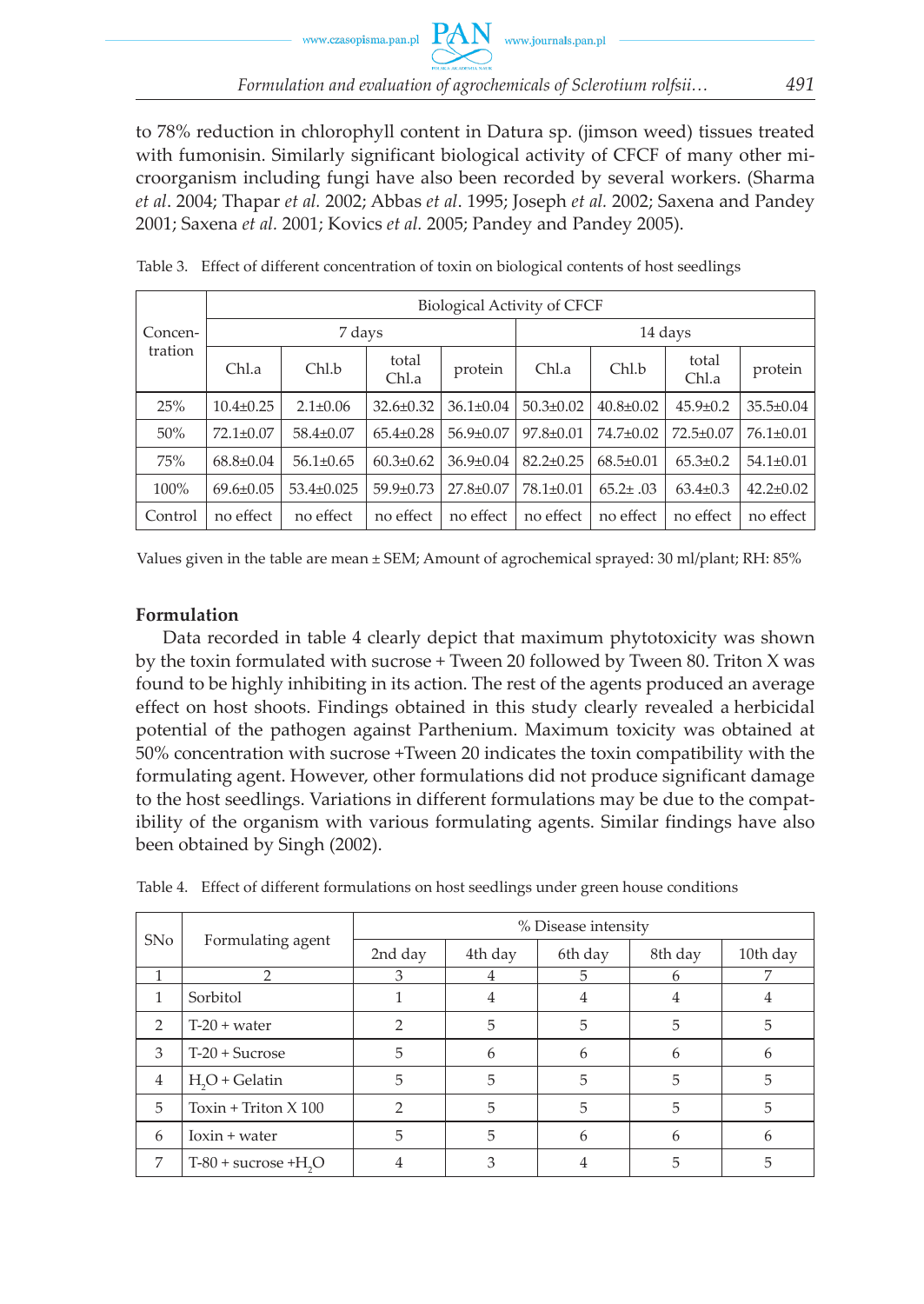

|    | 2                           | 3              | $\overline{4}$ | 5              | 6              | 7              |
|----|-----------------------------|----------------|----------------|----------------|----------------|----------------|
| 8  | Tween 80                    | $\overline{2}$ | $\overline{4}$ | 4              | $\overline{4}$ | 4              |
| 9  | Toxin                       | 6              | 6              | 6              | 6              | 6              |
| 10 | Toxin + Acrylamide          | 2              | 4              | $\overline{4}$ | $\overline{4}$ | $\overline{4}$ |
| 11 | Toxin + Glycerol            | 1              | 1              | 1              | 1              | 1              |
| 12 | Toxin + coconut oil         | 1              | 1              | 1              | 1              | 1              |
| 13 | Toxin + Soyabean            | 3              | 3              | 3              | 3              | 3              |
| 14 | Toxin + Mustard oil         | 3              | 3              | 3              | $\overline{4}$ | $\overline{4}$ |
| 15 | Toxin + Tween 80            | 6              | 7              | 8              | 9              | 9              |
| 16 | Control<br>(Richard'sbroth) | No Effect      | No Effect      | No Effect      | No Effect      | No Effect      |
|    | <b>SEM</b>                  | $\pm 0.33$     |                |                |                |                |
|    | $\text{CD}_{5\%}$           | 0.946          |                |                |                |                |

*492 Journal of Plant Protection Research 48 (4), 2008*

Disease rating index (Horsfall and Barret 1945)

 $1 = 99\%, 2 = 95\%, 3 = 91\%, 4 = 82\%, 5 = 62\%, 6 = 38\%, 7 = 18\%, 8 = 9\%, 9 = 5\%, 10 = 1\%$ 

Amount of agrochemical sprayed: 30ml/plant; RH: 85%; Incubation period: 14 days

The above findings clearly indicate that the present isolate have significant potential to produce phytotoxic compounds with high herbicidal properties against *P. hysterophorus*. However, detailed investigation regarding characterization, standardization of large scale production of herbicidal compounds are to be carried out before its field application.

### **ACKNOWLEDGEMENTS**

We are grateful to Head and Supervisor, Department of Biological Sciences, R.D.University, Jabalpur for providing necessary laboratory facilities. We are also thankful to Department of Biotechnology, Govt. of India, Council of Scientific & Industrial Research New Delhi and the Department of Environment and Forest, Ministry of Environment & Forest, Govt. of India, New Delhi for financial support.

## **REFERENCES**

- Abbas H.K., Egley G.H., Paul R.N. 1995. Effect of conidia production, temperature on germination and infectivity of *Alternaria helianthi*. Phytopathology (85): 677–682.
- Abbas H.K., Glederbloom W.C.A., Cawood M.K., Shier W.T. 1993. Biological activities of fumonisin mycotoxins from *Fusarium moniliformin*, in jimson weed. (*Datura stramonium*L.) and mammalian cell cultures. Toxicon. 31: 345–353.
- Bateman D.F., Beer S.V. 1965. Simultaneous productions and synergistic action of oxalic acid and polygalacturonase during pathogenesis by *Sclerotium rolfsii*. Phytopathology **55**: 204 – 211.
- Boyette Hoagland R.C. 1995. Phytotoxicity of *Fusarium*, other fungal isolates and of the phytotoxins fumonisins, fusaric acid and moniliformin to jimson weed. Phytoprotection **76**: 17–25.
- Grover R.K., Chona B.L. 1960. Comparative studies on *Sclerotium rolfsii* sacc. And ozonium texanum neal and werster var. Parasiticum Thirumalachar Indian Phytopath. 13: 118–129.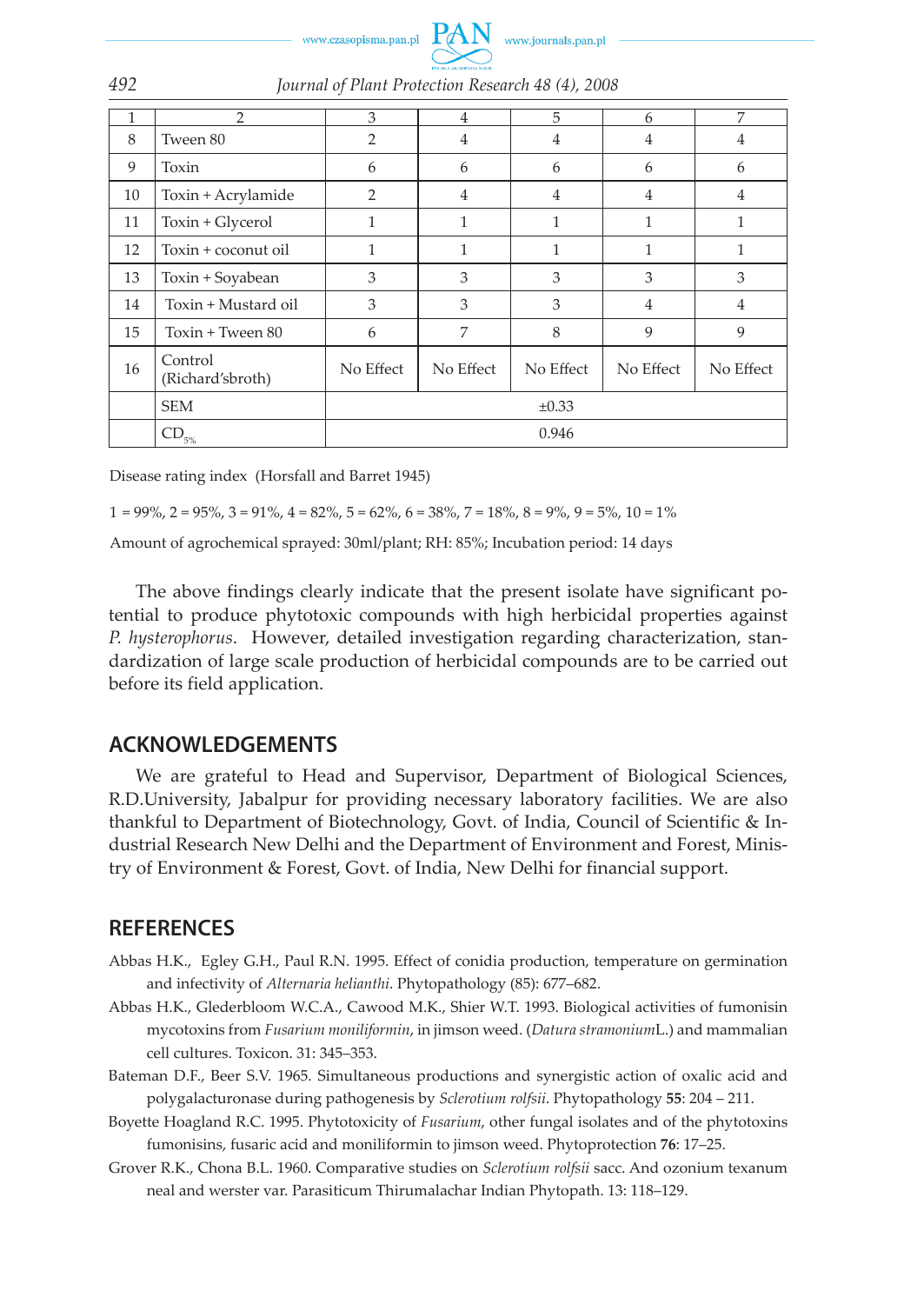- Jai K., Dass A., Manjula T., Paul M.S. 2006. Management of *Parthenium hysterophorus* L. through Atrazine with *Cassia uniflora* extract. Ann. Pl. Protec. Sci. 14 (2):
- Kovics G.J., Pandey A.K., Rai M.K. 2005. *Phoma Saccardo* and related genera: *Some New Perspectives in Taxonomy and Biotechnology.* p. 129–153. In: "Biodiversity of Fungi: Their Role in Human Life" (S.K. Deshmukh, M.K. Rai, eds.). Science Publishers Inc. Enfield (NH), USA. Plymouth, UK.
- Joseph. S., Lal S., Pandey A.K. 2002. Preliminary evaluation of herbicidal potential of *Streptomyces* WC#150 against *Lantana camara*. Ann. Pl. Protec. Sci. 10: 134–136.
- Lowry O.H., Rosebrough A.L. Fan, Randa R.J. 1951. Protein measurement with the follinphenol reagent. J*.* Biol. Chem. 193: 265–275.
- Pandey A.K. 2001. Microorganisms associated with weeds; opportunities and challenges for their exploitation as herbicides. Int. J. Mendel. 17: 59–62
- Pandey A.K., Gayathri S., Rajak R.C., Hasija S.K. 1996. Possibilities, problems and prospects of microbial management of *Parthenium hysterophorus* in India. p. 253–267. In: "Perspectives in Biological Science" (V.Rai, M.L.Naik, C. Manoharachary, eds.). School of Life Sciences, Pt. R.S. Shukla University, Raipur.
- Pandey A.K., Singh J., Shrivastava G.M., Rajak R.C. 2003. Fungi as herbicides: Current status and future prospects. p. 305–339. In: "Plant Protection: A Biological Approach" (P.C. Trivedi, ed.). Aavishkar Publishers, Distributors Jaipur, India.
- Pandey A.K., Poonam Chandla, Rajak R.C. 2002. Herbicidal potential of secondary metabolites of some fungi against *Lantana camara* L. J. Mycol. Pl. Pathol. 32**:** 100–102.
- Pandey A.K., Rajak R.C., Gayatyri S. , Hasija S.K.. 1997. Preliminary assessment of *Colletotrichum dematium* as a mycoherbicide against *P. hysterophorus* L. p. 59–85. In: "Achievements and Prospects in Mycology and Plant Pathology" (S.S. Chahai, L.B. Prashar, H.S. Randhwa, S. Arya, eds.). International Book Distributors, Dehradun.
- Pandey A.K., Shrivastava G.M., Singh A.K., Verma S.K. 2003. Herbicidal potential of secondary metabolites of *Sclerotium rolfsii* against Parthenium: A preliminary observation. J. Basic Appl. Mycol. 2(1): 27–30.
- Pandey A.K.., Jaya Singh, Varghese M.A. 1999. Effect of Rhizobacteria on *Parthenium.* PCIN 31: 1–6.
- Pandey A.K.., Mishra J., Rajak R.C., Hasija S.K. 1996a. Potential of indigenous strains *Sclerotium rolfsii* Sacc. for the management of *Parthenium hysterophorus* L. a serious threat to biodiversity in India. p. 104–138. In: "Herbal Medicine, Biodiversity and Conservation Strategies (R.C. Rajak, M.K. Rai, eds). International Book Distributors, Dehra Dun.
- Pandey Archana, Pandey A.K. 2005. Preliminary assessment of *Colletotrichum dematium* as a potential mycoherbicide against *Hyptis suaveolens*. J. Basic Appl. Mycol. 4: 21–22.
- Pandey Archana, Pandey A.K., Rajak R.C. 2002. Mycoherbicidal potential of *S.rolfsii* against *Hyptis suaveolens* L Poit J. Trop. Forestry 18 (1&2): 96–98.
- Sanjai S., Pandey A. K. 2002. Evaluation of an indigenous isolate of *Alternaria alternata* (LC#508) for use as a mycoherbicide for *Lantana camara* L. Crop Protection 21**:** 71–73.
- Sanjai S., Pandey A.K., R.C. Rajak. 2000. Preliminary evaluation of fungal metabolites as natural herbicides for the management of *Lantana camara*. Indian Phytopath. **53:** 490–493
- Sanjai S., Pandey A.K. 2001. Microbial metabolites as ecofriendly agrochemicals for the next millennium. App. Microbial Biotechnol. 55: 395–403.
- Sanjai S., Pandey A.K., R.C. Rajak. 2001. Potential of an idiolite from *Alternaria alternata* as biorational agrochemicals. p. 22–28. In: "Frontiers in Fungal Biotechnology and Plant Pathogen Relationships" (C. Manoharachary, G. Bagyanarayana, B. Bhadraiah, K. Satyaprasad, B.N. Reddy, A. Nagmani, eds.). Allied Publishers, Hyderabad.
- Sharma P., Sharma S.R., Sindhu M. 2004. Indian Phytopath. 53 (3): 315–318.